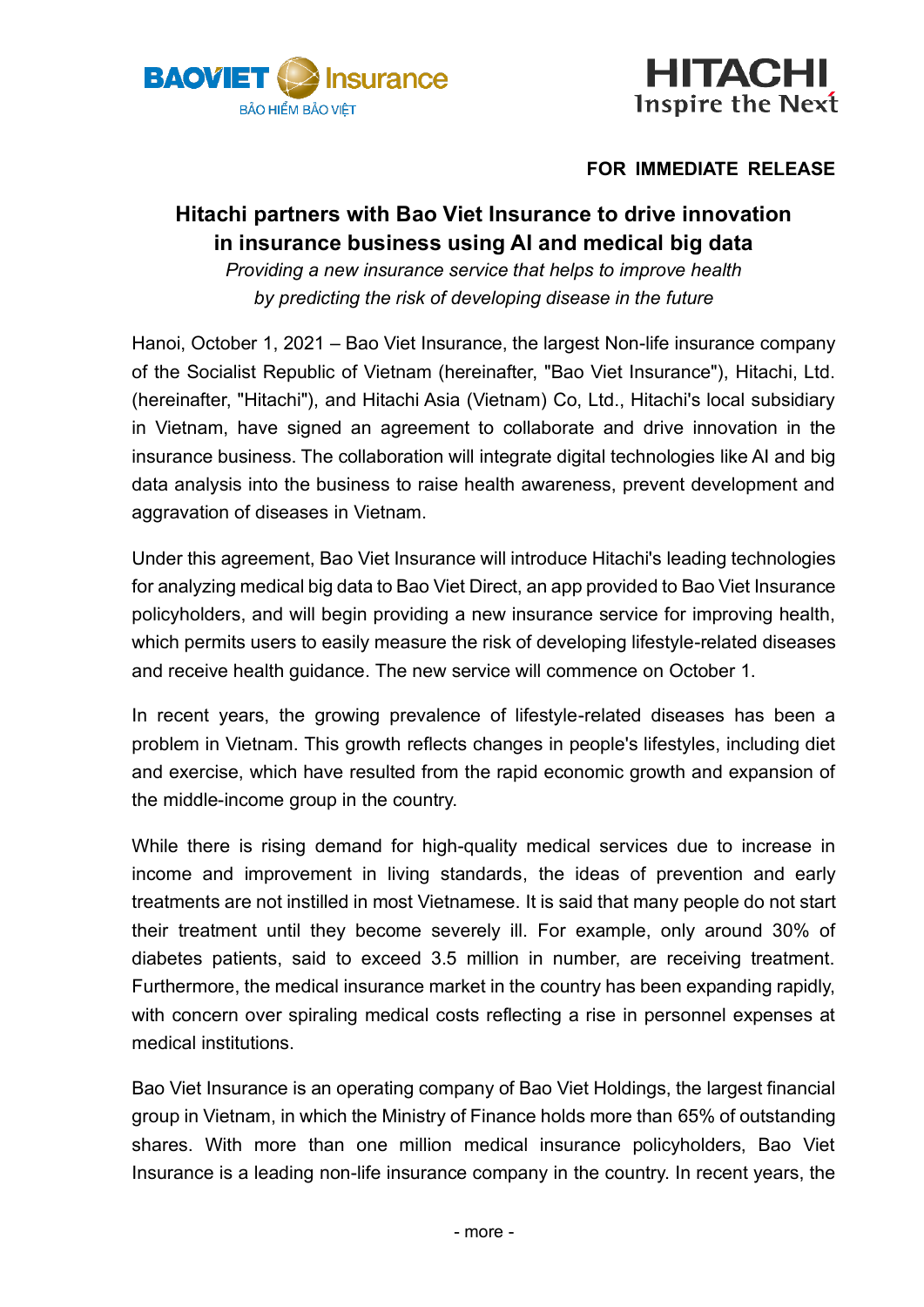company has been proactive in working on the development of high-value added insurance services that apply new technologies. The partnership with Hitachi is a part of these initiatives.

Continuing its tradition of providing high-value insurance services, Bao Viet Insurance has adopted Hitachi's Risk Simulator for Insurance  $-$  a Lumada<sup>\*1</sup> solution that analyzes medical big data using Hitachi's proprietary AI. The solution can predict the future risk of hospitalization caused by eight major lifestyle-related diseases using medical big data, that includes users' health checkup results and health insurance claims. The Risk Simulator for Insurance has been expanded in Japan since its launch in 2018. For example, it is used for health guidance from local governments in addition to life insurance companies.

The new service enables Bao Viet Insurance policyholders to easily check their future risks of the eight major lifestyle-related diseases simply by entering their health checkup results and past medical history into the mobile app. The app also displays factors for risks and offers advice for improvement. There information can enable specific behavioral changes and lifestyle habits to support health improvement.

The solution will enable further channel expansion and create opportunities at the time of insurance application. For example, the risk prediction service will be linked to the remote medical care services provided by Bao Viet Insurance. In addition, these services will be combined with various health data management functions of Bao Viet Direct app for a customized, centralized and integrated administration of health information that supports wellbeing and productivity management of companies. Bao Viet Insurance and Hitachi will continue to discuss the creation of new health promotion services that utilize various technologies.

Bao Viet Insurance will continue to apply advanced technologies, to contribute to promoting good health among people in Vietnam and offer insurance services which will help policyholders to lead a healthy life.

Hitachi will enhance its services further based on achievements from joint initiatives with Bao Viet Insurance and expand them to Southeast Asian countries and other countries where demand is expected. Hitachi will continue to drive innovation and convenience in the expanding insurance services.

<sup>\*1</sup> Lumada is the name of Hitachi's advanced digital solutions and services for turning data into insights that drive digital transformation of social infrastructure.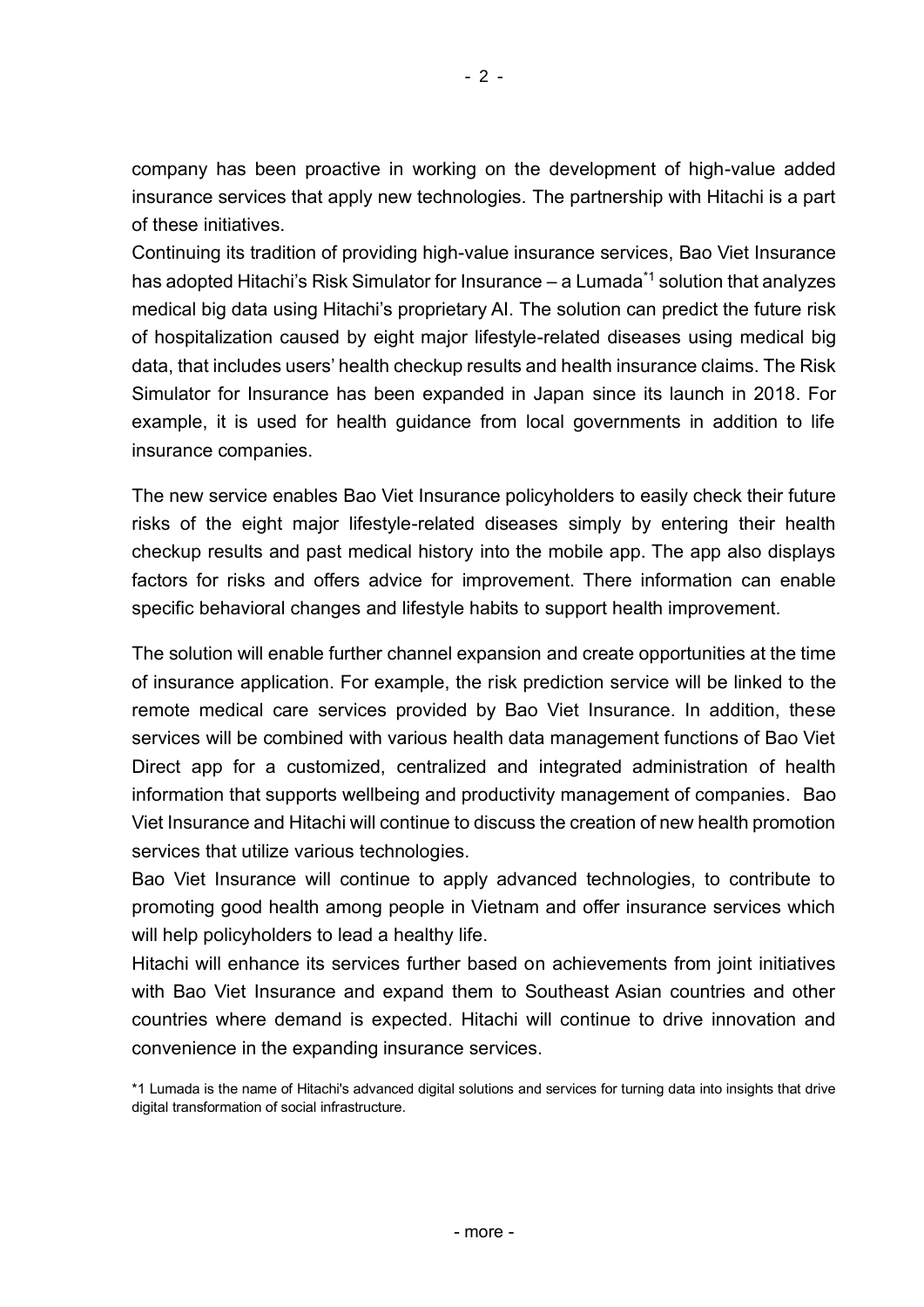### **About Bao Viet Insurance**

With more than 50 years of development and being the leader in the insurance market – in terms of both revenue, market share and growth rate, BaoViet Insurance is proudly the industry pioneer in applying the latest technology, and achievements resulted from the Industrial Revolution 4.0 in not only sales technique, operation management, indemnity management, customer data management, but also customer interaction process and customer relationship management, in order to bring the highest efficiency level to the business systems.

The company has a strong and extensive network branch and office network, including 79 branches, more than 3,000 employees, over 85,000 agents and nearly 700 regional insurance offices across Vietnam. As an industry pioneer, Bao Viet Insurance is always proactive in developing insurance services that apply state-of-art technologies to provide better services to customers.

# **About Hitachi's Risk Simulator for Insurance**

Risk Simulator for Insurance is a simulation service that predicts the future risk of lifestyle-related diseases. The predictions are made using a model developed based on expertise in the analysis of medical big data, which was gained through support for Hitachi Health Insurance Society in its health activities and joint research with a major life insurance company, among other means. Specifically, it predicts the probability of future hospitalization and the amount of medical costs with respect to eight major lifestyle-related diseases, namely diabetes, cerebrovascular diseases, renal diseases, cardiovascular diseases, hypertensive diseases, pancreatic diseases, hepatic diseases, and malignant neoplasm.

It can be provided in two ways, that is, in the form of SaaS that permits online use or in the provision of the risk prediction model via API. Thus, it can be used flexibly in accordance with the operation, system constraints, and purpose of use.